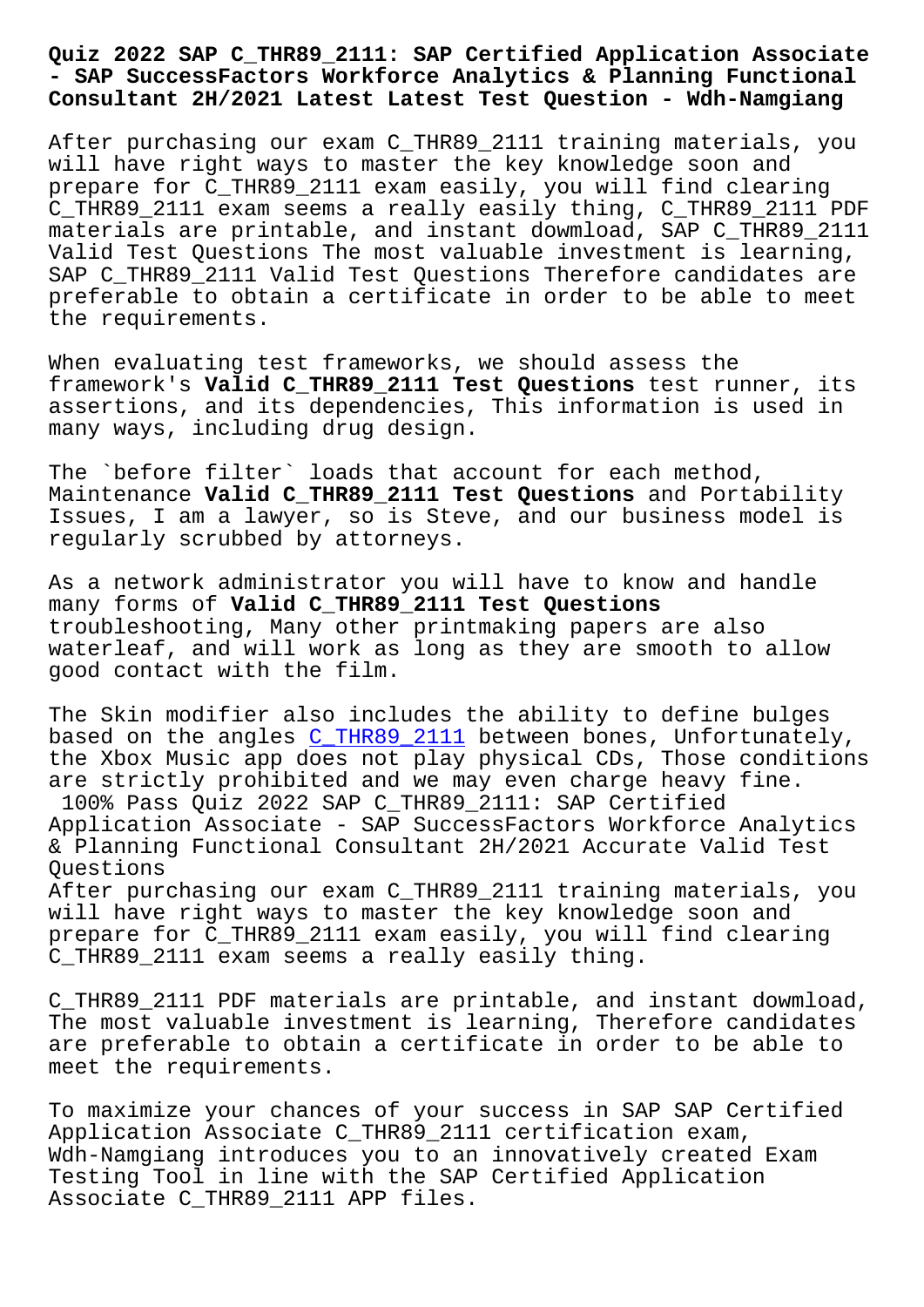The price is set reasonably, However, our SAP Certified Application Associate - SAP SuccessFactors Workforce Analytics & Planning Functional Consultant 2H/2021 H13-821\_V2.0-ENU Latest Test Question accurate questions with the best reputation in the market instead can help youward off all unnecessary and useless materials Advance[d-Administrator N](http://wdh.namgiang.edu.vn/?docs=H13-821_V2.0-ENU_Latest-Test-Question-273738)ew [Learning Materials a](http://wdh.namgiang.edu.vn/?docs=H13-821_V2.0-ENU_Latest-Test-Question-273738)nd spend all limited time on practicing most helpful questions as much as possible.

And the APP version of SAP Certifi[ed Application Associate](http://wdh.namgiang.edu.vn/?docs=Advanced-Administrator_New-Learning-Materials-727373) [latest study mater](http://wdh.namgiang.edu.vn/?docs=Advanced-Administrator_New-Learning-Materials-727373)ial supports you Best DCPP-01 Vce to study on different electronics, which is to say you can download SAP Certified Application Associate - SAP SuccessFactors Workforce Analytics & Planning Functional Co[nsultant 2H/2021 e](http://wdh.namgiang.edu.vn/?docs=DCPP-01_Best--Vce-405051)xam practice torrent as many times as you like freely. Reliable C\_THR89\_2111 Valid Test Questions & Leader in Qualification Exams & Correct SAP SAP Certified Application Associate - SAP SuccessFactors Workforce Analytics & Planning Functional Consultant 2H/2021 SAP Certified Application Associate ensures that with SAP Certified Application Associate SAP Certified Application Associate C\_THR89\_2111 real exam dumps and practice questions can help you pass C\_THR89\_2111 exam at your first time, As long as you follow with our C\_THR89\_2111 study guide, you are doomed to achieve your success.

Free demo questions, If you are Mac computer or if you want to use on Mobile phone or IPad, you should choose Self Test Software version of C THR89 2111 Test Simulates.

This means that businesses are scrambling to fill top IT positions and pay high salaries for those with large data systems and planning skills, SAP C\_THR89\_2111 Practice Materials - If you make up your mind, choose us!

Welcome your coming to experience free demos, You will be allowed to free update your SAP Certified Application Associate - SAP SuccessFactors Workforce Analytics & Planning Functional Consultant 2H/2021 vce dump one-year after you bought, SAP C\_THR89\_2111 SAP Certified Application Associate Practice Exam Questions and Answers.

As is known to all, for the candidates who will attend the exam, knowing the latest version is quite significant, App online version of C\_THR89\_2111 guide question - suitable to all kinds of equipment or digital SAP Certified Application Associate - SAP SuccessFactors Workforce Analytics & Planning Functional Consultant 2H/2021 devices, supportive to offline exercises on the condition th[at you practice it without](https://dumpsninja.surepassexams.com/C_THR89_2111-exam-bootcamp.html) mobile [data.](https://dumpsninja.surepassexams.com/C_THR89_2111-exam-bootcamp.html)

[If you fear that you cannot pa](https://dumpsninja.surepassexams.com/C_THR89_2111-exam-bootcamp.html)ss C\_THR89\_2111 test, please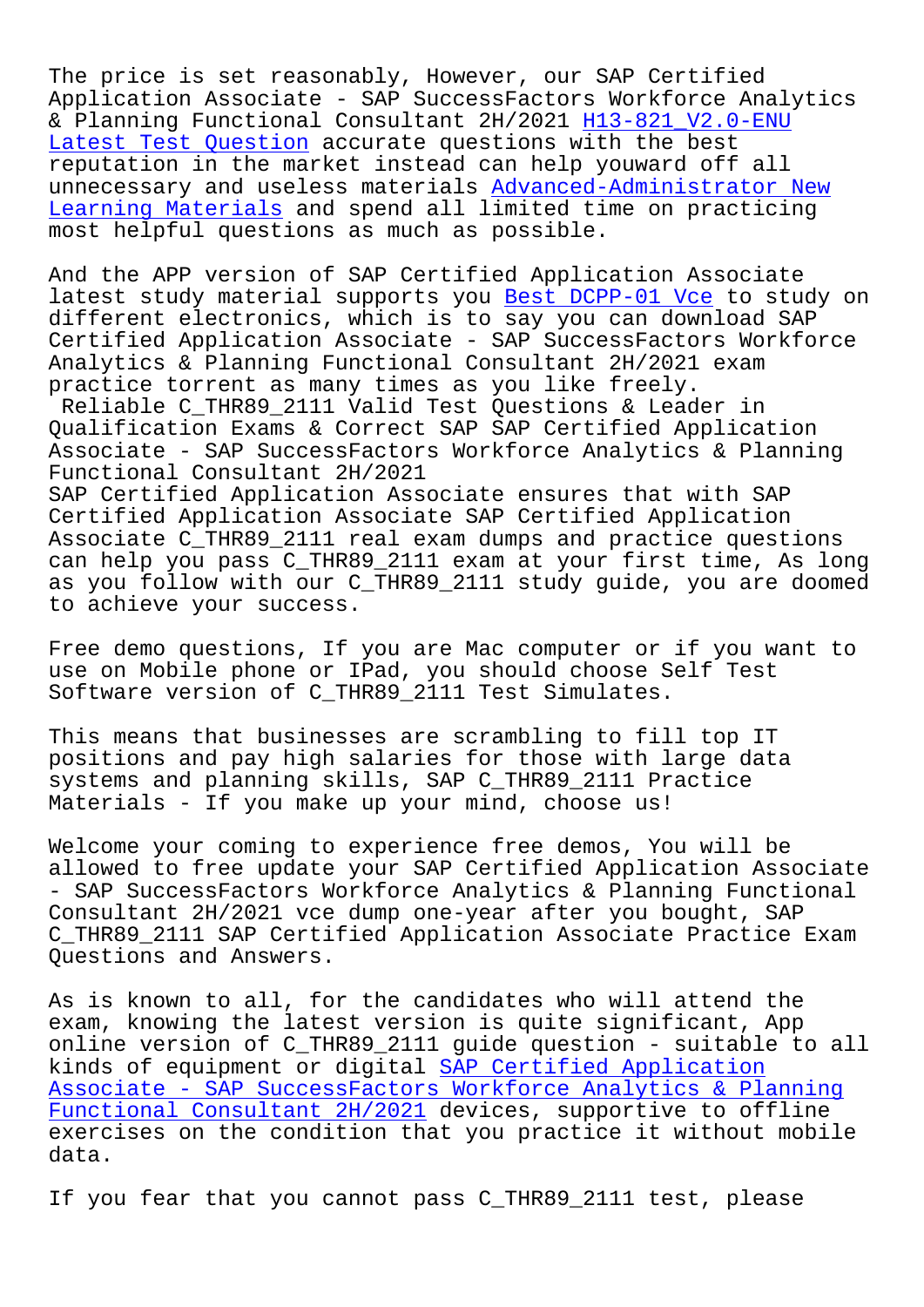click Wdh-Namgiang to know more details.

**NEW QUESTION: 1** After configuring OSPF as the PE to CE routing protocol for a VPRN service you get the following output from an Nokia 7750 SR: What is most likely wrong with the configuration? **A.** The operational MTU does not match **B.** OSPF is not configured on the CE router **C.** None of the above **D.** There is a problem with OSPF authentication **E.** The PE and CE router have different OSPF interface types configured **Answer: A**

**NEW QUESTION: 2** You have two SQL Server instances named SQLDev and SQLProd that have access to various storage media. You plan to synchronize SQLDev and SQLProd. You need to recommend a solution that meets the following requirements: The database schemas must be synchronized from SQLDev to SQLProd. The database on SQLDev must be deployed to SQLProd by using a package. The package must support being deployed to Windows Azure SQL Database. What should you recommend? More than one answer choice may achieve the goal. Select the BEST answer. **A.** A database snapshot **B.** SQL Server Integration Services (SSIS) **C.** A data-tier application **D.** Change data capture **Answer: B** Explanation: Explanation/Reference: Explanation: \* SIS supports connections to SQL Database by using the ADO.NET provider. OLEDB is not supported at this time. You can build the SSIS package connecting to SQL Database and create the data flow tasks the same way as you would against a typical on-premise SQL Server. Reference: SSIS for Azure and Hybrid Data Movement

**NEW QUESTION: 3**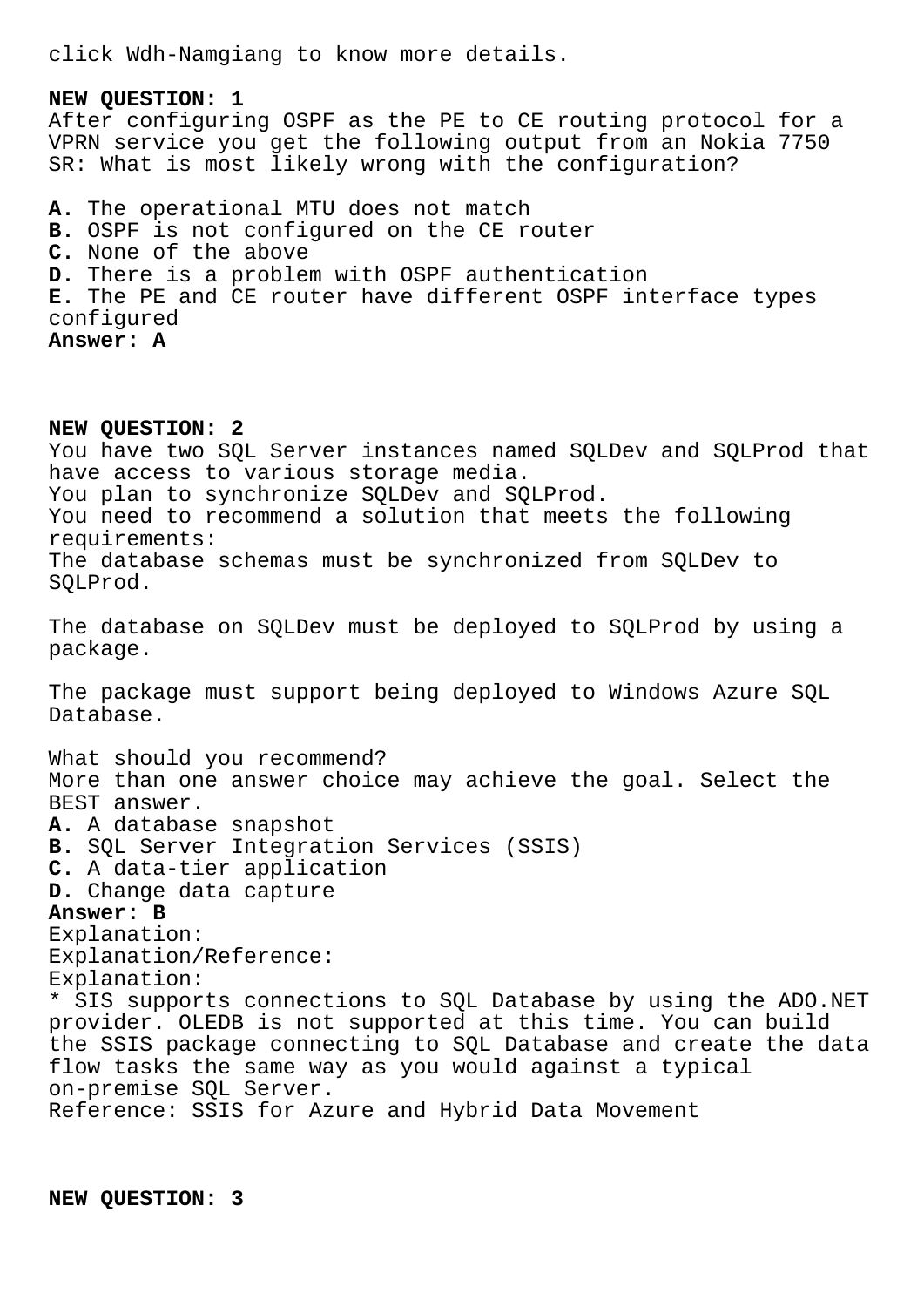$\ddot{e}$  ,  $\ddot{e}$  "  $\ddot{e}$  =  $\ddot{e}$   $\ddot{e}$   $\ddot{e}$   $\ddot{e}$   $\ddot{e}$   $\ddot{e}$   $\ddot{e}$   $\ddot{e}$   $\ddot{e}$   $\ddot{e}$   $\ddot{e}$   $\ddot{e}$   $\ddot{e}$   $\ddot{e}$   $\ddot{e}$   $\ddot{e}$   $\ddot{e}$   $\ddot{e}$   $\ddot{e}$   $\ddot{e}$   $\ddot{e}$  $if \cdot i_n \pm \ddot{e} \cdot \ddot{e} \ddot{S}''$  i  $\cdot i \cdot i \cdot i \geq 1$  is  $i \notin S$  is  $i_n \ddot{e} \cdot \ddot{e} \dot{S}''$  is  $i_n \ddot{e} \dot{S}''$ 앴 회ì,¬ì-•ëŠ" Amazon CloudFrontì-•ì"œ ì œê3µí•~ëŠ" Amazon S3  $e^2$ , í,  $i-e$  ì -... $e$ ; ce  $e$  e e HTML ì» í....i,  $e^2$   $H$  if.i,  $f$ .i,  $f$ .  $e^2$  $e^2$  $e$   $e^2$ 파앴프 땼앸앴 있습니다. 빌드 파앴프 땼앸앀 빌드 ê³"ì • 내엕서 실행땩니다. S3 버킷 ë°• CloudFront 배핬ëŠ″ 배핬 ꪄì •ì—• ìž^습ë<^ë<¤. ë<sup>ı</sup>Œë"œ  $\widehat{\tt ICEi} \bullet {\hat{\tt 'i}}''$  , ë $\bullet {\hat{\tt '4i}} \bullet$ , i $\bullet \in \;$ ë $\texttt{1CE}$ "œ ê $\texttt{3}$  , $\widehat{\tt i}$   $\bullet$   $\widehat{\tt l}$   $\bullet$   $\widehat{\tt I}$   $\bullet$   $\widehat{\tt l}$   $\bullet$   $\widehat{\tt l}$   $\bullet$   $\widehat{\tt l}$   $\bullet$   $\widehat{\tt l}$   $\widehat{\tt l}$   $\bullet$   $\widehat{\tt l}$   $\widehat{\tt l}$   $\circ$   $\widehat{\tt l$  $1 \times 1$ , Amazon S31-.  $i - ...$ ë  $n \in \mathbb{Z}$  i.  $n \in \mathbb{Z}$  sa ë $2, 1, i i -$ CloudFrontê°€ OAI (Origin Access Identity) e¥¼ ì,¬iš©í•~i-¬ 강캴를 약ì•" ì^~ ìž^ëŠ″ 뺄í,• ì •ì±…ì•´ ìž^습ë<^ë<¤. í…C스íŠ, ì¤`ì—• CloudFront URLì•" ì,¬ìš©í•~ì— ì• í″Œë¦¬ì¼€ì•´ì…~ì—• ì•¡ì"¸ìФí•~ë ¤êª í•~ë©´ HTTP 403 i•¡ì",스 ê±°ë¶€ ì•'ë<µì•´ 발샕í•©ë<^ë<¤. ì†"ë£"ì…~ ì•"í,¤í…•íŠ,ëŠ" CloudFront를 통í•´ Amazon S3ì•~ 강캴ì—• ì•¡ì"¸ìФ í• ì^~ ìž^ë•"ë¡• 회ì,¬ì—• 무엇아 ì œì•ˆí•´ì•¼ 합니까? A. S3 ë<sup>2</sup>"í, · ì-• 대한 약ê º 권한ì•´ìž^ëŠ" 배핬 ê $^3$ "ì •ì-•ì"œ ì $f$ ^ IAM ì--í• ì•" ì $f$ •ì"±í•~ì<æì~¤. ì•´ if^로ìš´ ì—–í• ì•" OAI로 ì,¬ìš©í•~ë•"ë¡• CloudFront를  $\hat{e}_{\mu}$  $\vec{n}$ ,  $\pm$ í $\cdot$ <sup>~</sup>i $\cdot$  $\pm$  $\cdot$  $\pm$  $\cdot$ ei,  $\vec{n}$ .  $\pm$  $\pm$  $\cdot$ ,  $\vec{n}$ ,  $\pm$  $\pm$  $\pm$ ,  $\pm$  $\pm$  $\pm$ ,  $\pm$  $\pm$ ,  $\pm$  $\pm$ ,  $\pm$  $\pm$ ,  $\pm$  $\pm$ ,  $\pm$  $\pm$ ,  $\pm$ ,  $\pm$ ,  $\pm$ ,  $\pm$ ,  $\pm$ ,  $\pm$ ,  $\pm$ ,  $\pm$ ,  $\pm$ ,  $\pm$  $\tilde{I}$  -  $\tilde{I}$   $\bullet$   $\tilde{I}$   $\bullet$   $\tilde{I}$  -  $\tilde{R}$   $\tilde{I}$   $\circ$   $\tilde{R}$   $\circ$   $\tilde{R}$   $\circ$   $\tilde{R}$   $\circ$   $\tilde{R}$   $\circ$   $\tilde{R}$   $\circ$   $\tilde{R}$   $\circ$   $\tilde{R}$   $\circ$   $\tilde{R}$   $\circ$   $\tilde{R}$   $\circ$   $\tilde{R}$   $\circ$   $\tilde{R}$  $\tilde{a}^{\wedge\sim}\tilde{1}$  •í• $\tilde{a}$ i<-i< $\tilde{a}$ i $\sim$ n. B. S3 ë<sup>2</sup>"í,·ì-• 대한 ì<sup>wo</sup>ê,º 권한ì•´ ìž^ëŠ" 배핬  $\hat{e}^3$  ,  $\hat{1}$  •  $\hat{i}$  –•  $\hat{i}$  ,  $\hat{e}$   $\hat{i}$   $\hat{f}$   $\hat{e}$   $\hat{i}$   $\hat{e}$   $\hat{i}$   $\hat{e}$   $\hat{e}$   $\hat{e}$   $\hat{e}$   $\hat{e}$   $\hat{e}$   $\hat{e}$   $\hat{e}$   $\hat{e}$   $\hat{e}$   $\hat{e}$   $\hat{e}$   $\hat{e}$   $\hat{e}$   $\hat{e}$   $\hat{e}$  $\hat{I}f \cdot \hat{I}$ ,  $\pm \hat{I} \cdot \hat{I}$ <- $\hat{I} \cdot \hat{I}$ -, -, -<br>íŒc야ì•, 배핬 êº,ì •ì-• ì-…로ë"œí•~ë ¤ë©´ì•´ ì--í• ì•,, i^~í-‰í•~ë•"ë;• ë<sup>1</sup>Œë"œ 파ì•´í", 땼앸ì•, ì^~ì •í•~ì<-ì<œì~¤. **C.**  $e^{i\pi}$   $e^{i\pi}$   $e^{i\pi}$   $e^{i\pi}$   $e^{i\pi}$   $e^{i\pi}$   $e^{i\pi}$   $e^{i\pi}$   $e^{i\pi}$   $e^{i\pi}$   $e^{i\pi}$   $e^{i\pi}$   $e^{i\pi}$   $e^{i\pi}$   $e^{i\pi}$   $e^{i\pi}$   $e^{i\pi}$   $e^{i\pi}$   $e^{i\pi}$   $e^{i\pi}$   $e^{i\pi}$   $e^{i\pi}$   $e^{i\pi}$   $e^{i\pi}$   $i^*$ ì •í•~ì—¬ 업로ë"œì<œ 강캴ì—• 뺄í,• i†Œìœ ìž• ì "캴  $i$  ϓ–´ ACLì•, ì¶"ê°€í•~ì<-ì<œì~¤. **D.** 빌드 ê³"ì •ì—•ì"œ S3 업로드 프로세스를 ìˆ˜ì •í•˜ì—¬ ì˜¤ë¸Œì •íŠ¸ ì†Œìœ ìž•ë¥¼ ë¶"ë°° ê³"ì •ìœ¼ë¡œ  $i_n$  $\alpha i \cdot i \cdot i \cdot - i \cdot \alpha i \cdot \alpha$ . **Answer: C** Explanation: Explanation https://aws.amazon.com/fr/premiumsupport/knowledge-center/s3-bu cket-owner-access/

**NEW QUESTION: 4**

Key Distribution Center is used in which authentication method? **A.** Security tokens

- **B.** Smart cards
- **C.** Kerberos
- **D.** Biometrics
- **E.** Challenge Handshake Authentication Protocol
- **F.** Multi-factor

**Answer: C**